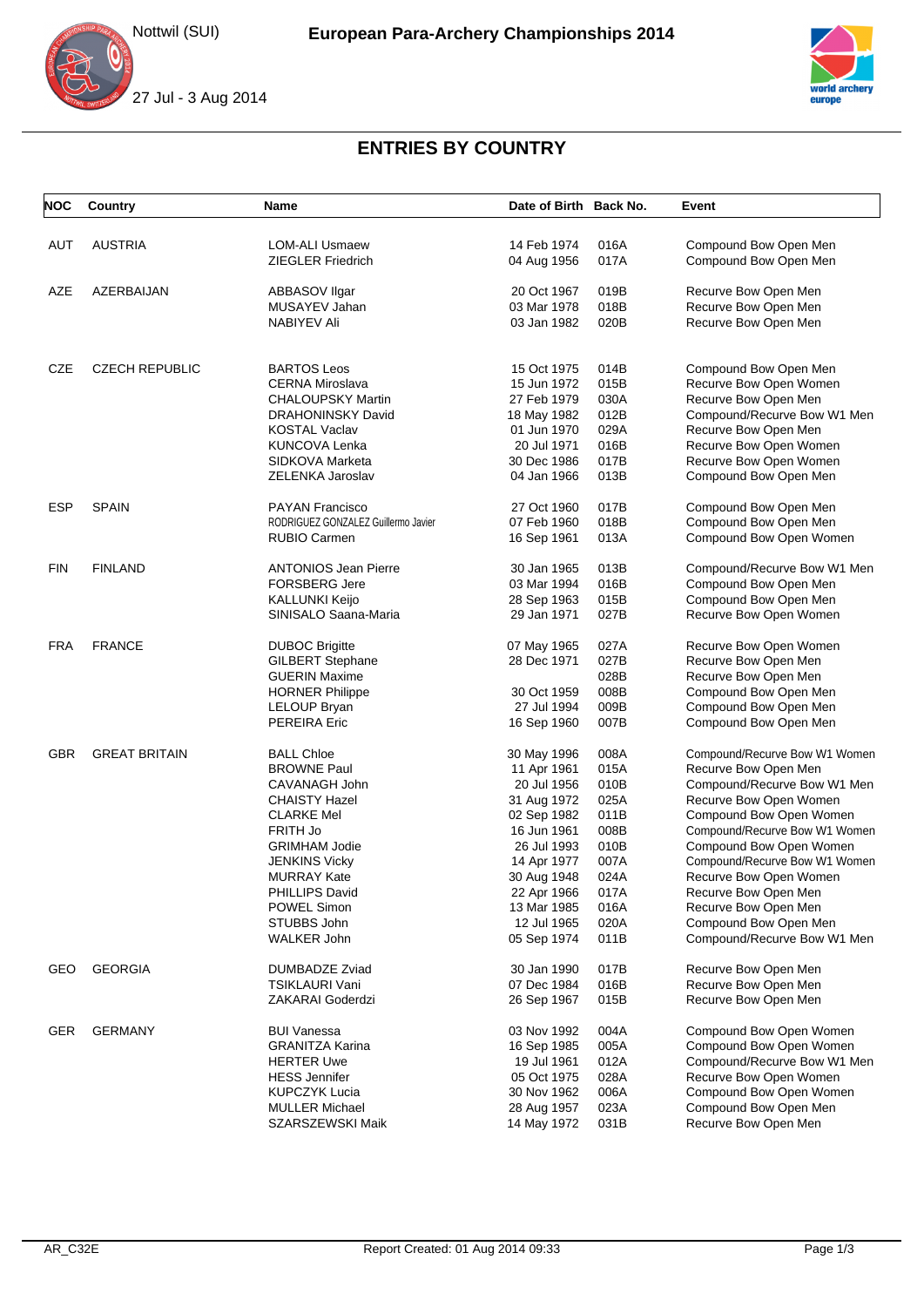Nottwil (SUI)





## **ENTRIES BY COUNTRY**

| <b>NOC</b> | Country        | <b>Name</b>                  | Date of Birth Back No. |      | Event                   |
|------------|----------------|------------------------------|------------------------|------|-------------------------|
| GRE        | <b>GREECE</b>  | <b>MAGKOU Anastasia</b>      | 26 Jul 1972            | 023B | Recurve Bow Open Women  |
|            |                | MOSCHOVAS Apostolos          | 31 Jan 1971            | 020A | Recurve Bow Open Men    |
|            |                | <b>NATHANAIL Vasileios</b>   | 19 Mar 1968            | 018A | Recurve Bow Open Men    |
|            |                | POIMENIDOU Dorothea          | 08 Mar 1995            | 024B | Recurve Bow Open Women  |
|            |                | ROUMELIOTIS Romeos           | 14 Jun 1956            | 019A | Recurve Bow Open Men    |
| <b>IRL</b> | <b>IRELAND</b> | <b>GUIDER Barry</b>          | 17 Mar 1981            | 032B | Recurve Bow Open Men    |
|            |                | <b>LEONARD Kerrie-Louise</b> | 18 Dec 1990            | 012A | Compound Bow Open Women |
| <b>ISR</b> | <b>ISRAEL</b>  | <b>DROR Amit</b>             | 22 Jun 1954            | 032A | Recurve Bow Open Men    |
|            |                | <b>MOSKOVICH Daniel</b>      | 04 Mar 1952            | 023B | Compound Bow Open Men   |
| <b>ITA</b> | <b>ITALY</b>   | AIROLDI Roberto              | 19 Jan 1976            | 022B | Recurve Bow Open Men    |
|            |                | <b>BONACINA Matteo</b>       | 03 Aug 1984            | 013A | Compound Bow Open Men   |
|            |                | <b>ERARIO Alessandro</b>     | 21 Nov 1971            | 021B | Recurve Bow Open Men    |
|            |                | <b>FALCIER Mirco</b>         | 19 Apr 1963            | 014A | Compound Bow Open Men   |
|            |                | <b>FLORENO Veronica</b>      | 29 May 1984            | 019B | Recurve Bow Open Women  |
|            |                | LUVISETTO Ezio               | 01 Sep 1962            | 023B | Recurve Bow Open Men    |
|            |                | <b>MIJNO Elisabetta</b>      | 10 Jan 1986            | 018B | Recurve Bow Open Women  |
|            |                | <b>NERI</b> Ifigenia         | 30 Oct 1956            | 008A | Compound Bow Open Women |
|            |                | PERTESANA Santina            | 06 Mar 1960            | 007A | Compound Bow Open Women |
|            |                | ROSADA Annalisa              | 27 Jun 1975            | 020B | Recurve Bow Open Women  |
|            |                | <b>SARTI Eleonora</b>        | 10 Mar 1986            | 009A | Compound Bow Open Women |
|            |                | SIMONELLI Alberto            | 17 Jun 1967            | 015A | Compound Bow Open Men   |
|            |                |                              |                        |      |                         |
| LAT        | LATVIA         | <b>JONASTS Gints</b>         | 09 Apr 1972            | 031A | Recurve Bow Open Men    |
|            |                | <b>MELLE</b> leva            | 01 Apr 1985            | 025B | Recurve Bow Open Women  |
| <b>NED</b> | NETHERLANDS    | <b>GERRITS Silvia</b>        | 24 Aug 1965            | 026B | Recurve Bow Open Women  |
|            |                | <b>KLAASSEN Roy</b>          | 12 Apr 1984            | 029B | Recurve Bow Open Men    |
|            |                | <b>VREEMAN Edwin</b>         | 26 Oct 1982            | 022A | Compound Bow Open Men   |
| <b>NOR</b> | <b>NORWAY</b>  | <b>JOHANNESSEN Morten</b>    | 27 May 1980            | 004A | Compound Bow Open Men   |
|            |                | JOHANSEN John Olav           | 29 Sep 1957            | 005A | Compound Bow Open Men   |
|            |                | <b>VANGEN Tom</b>            | 18 Dec 1965            | 006A | Compound Bow Open Men   |
| POL        | <b>POLAND</b>  | <b>BUKANSKA Alicja</b>       |                        | 017A | Recurve Bow Open Women  |
|            |                | DUDKA Adam                   | 16 Jun 1981            | 009A | Compound Bow Open Men   |
|            |                | <b>KANTCZAK Marek</b>        | 22 Nov 1957            | 008A | Compound Bow Open Men   |
|            |                | <b>KAPUSTA Ireneusz</b>      | 10 Oct 1976            | 027A | Recurve Bow Open Men    |
|            |                | KORNATOWSKI Kryzysztof       | 08 Dec 1969            | 007A | Compound Bow Open Men   |
|            |                | OLSZEWSKA Milena             | 11 May 1984            | 015A | Recurve Bow Open Women  |
|            |                | <b>SAWICKI Piotr</b>         | 24 Apr 1974            | 028A | Recurve Bow Open Men    |